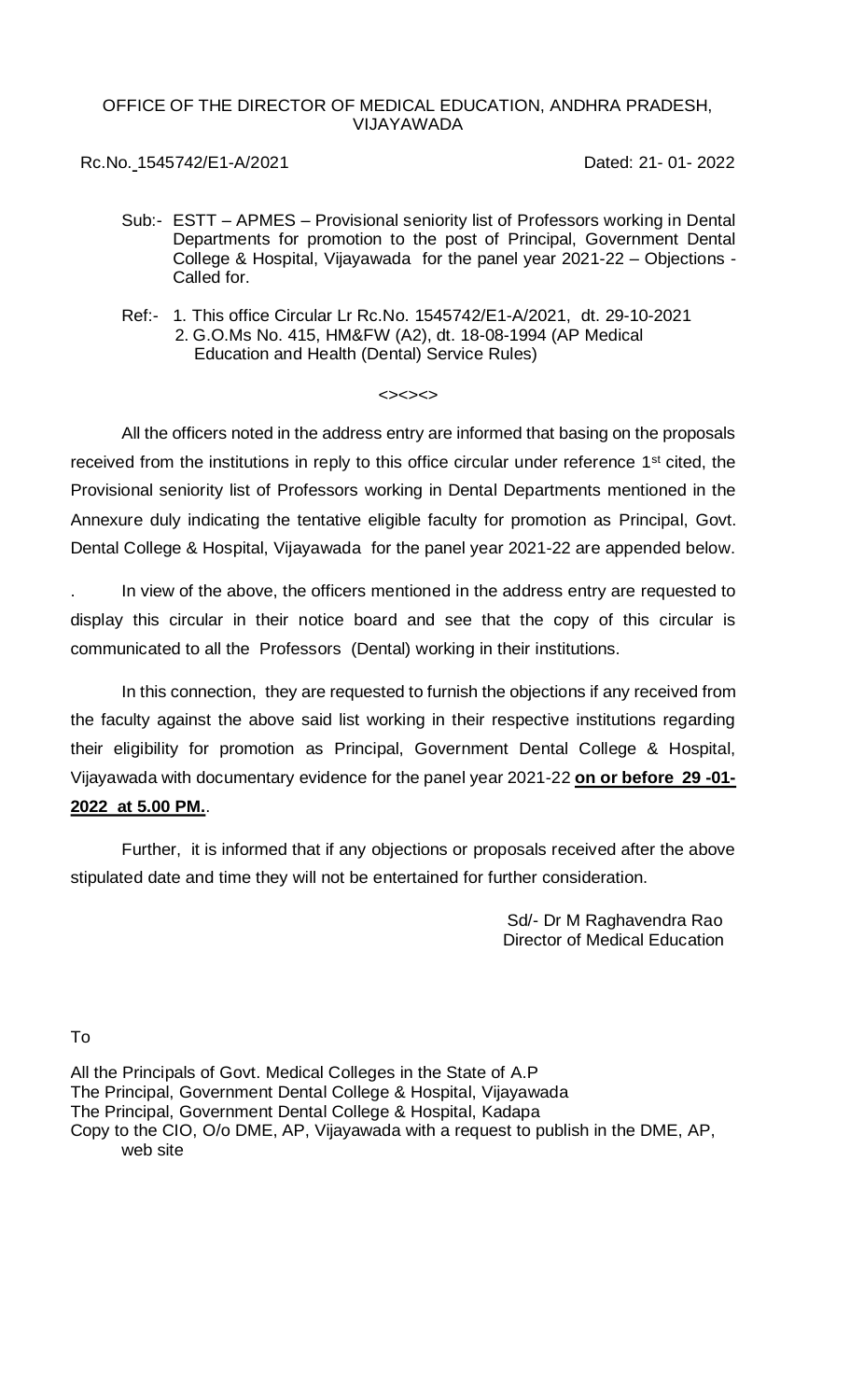SENIORITY LIST OF ENTIRE PROFESSORS IN THE DEPARTMENT OF DENTAL FOR THE POST OF PRINCIPAL, GOVERNMENT DENTAL COLLEGE & HOSPITAL, VIJAYAWADA FOR THE PANEL YEAR 2021-2022

| S.No           | Senio<br>rity<br>No. | Name of the Professor,<br>Speciality & Place of working                                                                         | Social status | Date of Birth | Date of<br>appointment /<br>Joining as<br>Asst. Prof. | Date of<br>Joining as<br>Professor | Whether<br>completed 5<br>years of T.E.<br>as<br>Professor as<br>on<br>31.8.2021 | Wheter<br>qualified<br>for<br>promotion | whether ACRs<br>for the last five<br>years are<br>enclosed (i.e.<br>From 2016-<br>2017 to 2020-<br>2021) | whether APRs<br>for the last four<br>years are<br>enclosed (i.e.<br>From 2017-<br>2018 to 2020-<br>2021) | Remarks                                                      |
|----------------|----------------------|---------------------------------------------------------------------------------------------------------------------------------|---------------|---------------|-------------------------------------------------------|------------------------------------|----------------------------------------------------------------------------------|-----------------------------------------|----------------------------------------------------------------------------------------------------------|----------------------------------------------------------------------------------------------------------|--------------------------------------------------------------|
|                | $\overline{2}$       | 3                                                                                                                               | 4             | 5             | 6                                                     | $\overline{7}$                     | 8                                                                                | 9                                       | 10                                                                                                       | 11                                                                                                       | 12                                                           |
| $\mathbf 1$    | -1                   | Dr V Vara Prasad, Professor<br>of Dental Surgery, Andhra<br>Medical College,<br>Visakhapatnam                                   | $BC-D$        | 24-03-1965    | 11-08-1994                                            | 26-01-2011                         | Proposals not submitted                                                          |                                         |                                                                                                          |                                                                                                          |                                                              |
| $\overline{2}$ | $\overline{2}$       | Dr G Yugandhar, Professor<br>of Orthodontoics, Govt.<br>Dental College & Hospital,<br>Vijayawada                                | OC            | 12-05-1968    | 31-07-1995                                            | 29-07-2002                         | Yes                                                                              | Yes                                     | Yes                                                                                                      | Yes                                                                                                      | Presently working as Incharge<br>Principal, GDCH, Vijayawada |
| 3              | 3                    | Dr Bhavani, Professor of<br>Dental Surgery, KMC,<br>Kurnool                                                                     | OC            | 02-07-1961    | 07-07-1995                                            | 28-07-2002                         | Relinquish letter submitted.                                                     |                                         |                                                                                                          |                                                                                                          |                                                              |
| $\overline{4}$ | $\overline{4}$       | Dr T Murali Mohan,<br>Professor of Conservative<br>Dentistry and Endodontics,<br>Govt. Dental College &<br>Hospital, Vijayawada | $BC-D$        | 19-08-1965    | 02-10-1995                                            | 05-12-2003                         | Yes                                                                              | .                                       | Yes                                                                                                      | Yes                                                                                                      | Charges pending                                              |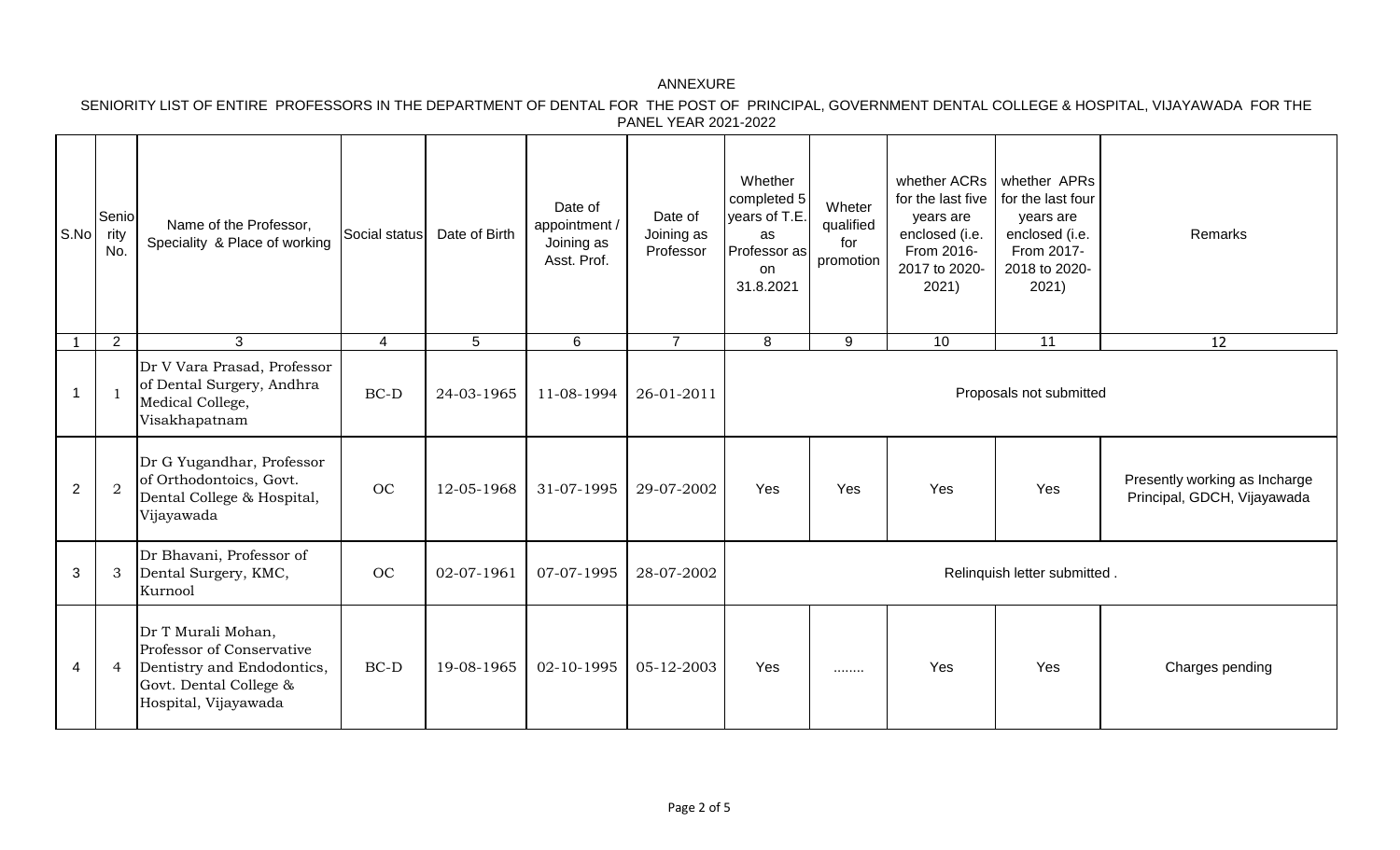SENIORITY LIST OF ENTIRE PROFESSORS IN THE DEPARTMENT OF DENTAL FOR THE POST OF PRINCIPAL, GOVERNMENT DENTAL COLLEGE & HOSPITAL, VIJAYAWADA FOR THE PANEL YEAR 2021-2022

| S.No           | Senio<br>rity<br>No. | Name of the Professor,<br>Speciality & Place of working                                               | Social status  | Date of Birth   | Date of<br>appointment /<br>Joining as<br>Asst. Prof. | Date of<br>Joining as<br>Professor | Whether<br>completed 5<br>vears of T.E.<br>as<br>Professor as<br>on<br>31.8.2021 | Wheter<br>qualified<br>for<br>promotion | whether ACRs<br>for the last five<br>years are<br>enclosed (i.e.<br>From 2016-<br>2017 to 2020-<br>2021) | whether APRs<br>for the last four<br>years are<br>enclosed (i.e.<br>From 2017-<br>2018 to 2020-<br>2021) | Remarks                                                                  |
|----------------|----------------------|-------------------------------------------------------------------------------------------------------|----------------|-----------------|-------------------------------------------------------|------------------------------------|----------------------------------------------------------------------------------|-----------------------------------------|----------------------------------------------------------------------------------------------------------|----------------------------------------------------------------------------------------------------------|--------------------------------------------------------------------------|
|                | 2                    | $\mathbf{3}$                                                                                          | $\overline{4}$ | $5\phantom{.0}$ | $6\phantom{1}$                                        | $\overline{7}$                     | 8                                                                                | 9                                       | 10                                                                                                       | 11                                                                                                       | 12                                                                       |
| $\sqrt{5}$     | 5                    | Dr C Parvathi, Professor of<br>Dental Surgery, GMC,<br>Guntur                                         | $BC-A$         | 08-06-1968      | 21-08-2000                                            | 26-01-2011                         | Proposals not submitted                                                          |                                         |                                                                                                          |                                                                                                          |                                                                          |
| 6              | 6                    | Dr E Prasanth, Prof. of<br>Dentistry, presently working<br>as Programme Officer -<br>NHM, Mangalagiri | $BC-B$         | 21-01-1975      | 25-07-2005                                            | 04-09-2012                         | .                                                                                | .                                       | Yes                                                                                                      | Yes                                                                                                      | Teaching Experinece Certificate in<br>the cadre of Professor is Required |
| $\overline{7}$ | $\overline{7}$       | Dr D Sudha Maduri,<br>Professor of Prosthodotics,<br>GDCH, Vijayawada                                 | $SC-B$         | 03-09-1975      | 25-07-2005                                            | 15-02-2017                         | 5 Years of Teaching Experinence in the cadre of Professor is not completed       |                                         |                                                                                                          |                                                                                                          |                                                                          |
| 8              | 8                    | Dr K Sudha, Professor of<br>Conservative Dentistry,<br>GDCH, Vijayawada                               | $SC-C$         | 19-06-1976      | 25-07-2005                                            | 31-08-2019                         | 5 Years of Teaching Experinence in the cadre of Professor is not completed       |                                         |                                                                                                          |                                                                                                          |                                                                          |
| 9              | 9                    | Dr K Surekha, Oral<br>Maxillofacial Surgery, Govt.<br>Dental College & Hospital,<br>Vijayawada        | $BC-A$         | 28-05-1974      | 16-08-2005                                            | 07-09-2015                         | Yes                                                                              | Yes                                     | Yes                                                                                                      | Yes                                                                                                      |                                                                          |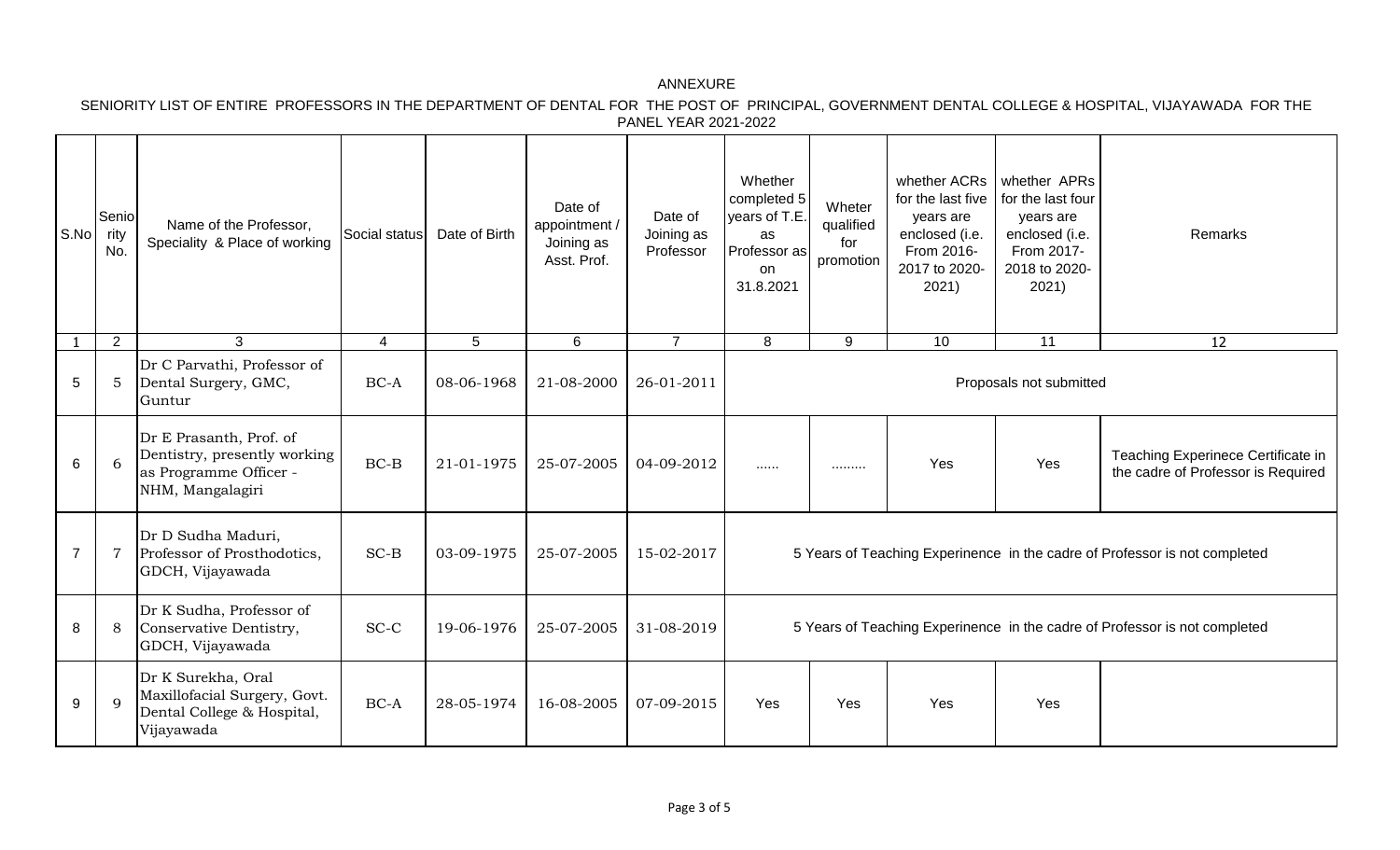SENIORITY LIST OF ENTIRE PROFESSORS IN THE DEPARTMENT OF DENTAL FOR THE POST OF PRINCIPAL, GOVERNMENT DENTAL COLLEGE & HOSPITAL, VIJAYAWADA FOR THE PANEL YEAR 2021-2022

| S.No | Senio<br>ritv<br>No. | Name of the Professor,<br>Speciality & Place of working                                 | Social status | Date of Birth | Date of<br>appointment /<br>Joining as<br>Asst. Prof. | Date of<br>Joining as<br>Professor | Whether<br>completed 5<br>years of T.E.<br>as<br>Professor as<br><b>on</b><br>31.8.2021 | Wheter<br>qualified<br>for<br>promotion | whether ACRs<br>for the last five<br>years are<br>enclosed (i.e.<br>From 2016-<br>2017 to 2020-<br>2021) | whether APRs<br>for the last four<br>years are<br>enclosed (i.e.<br>From 2017-<br>2018 to 2020-<br>2021) | <b>Remarks</b> |  |
|------|----------------------|-----------------------------------------------------------------------------------------|---------------|---------------|-------------------------------------------------------|------------------------------------|-----------------------------------------------------------------------------------------|-----------------------------------------|----------------------------------------------------------------------------------------------------------|----------------------------------------------------------------------------------------------------------|----------------|--|
|      | $\overline{2}$       | 3                                                                                       | 4             | 5             | 6                                                     | $\overline{7}$                     | 8                                                                                       | 9                                       | 10                                                                                                       | 11                                                                                                       | 12             |  |
| 10   | 10                   | Dr S Lavanya, Professor of<br>Oral Pathology, GDCH,<br>Kadapa                           | <b>OC</b>     | 11-12-1978    | 04-06-2007                                            | 16-02-2017                         | 5 Years of Teaching Experinence in the cadre of Professor is not completed              |                                         |                                                                                                          |                                                                                                          |                |  |
| 11   | 11                   | Dr M Jyothsna, Professor of<br>Oral Pathology, GDCH,<br>Vijayawada                      | <b>OC</b>     | 10-07-1977    | 01-06-2007                                            | 23-08-2018                         | 5 Years of Teaching Experinence in the cadre of Professor is not completed              |                                         |                                                                                                          |                                                                                                          |                |  |
| 12   | 12                   | Dr K Sreenivasa Rao,<br>Professor of Orthodontics,<br>GDCH, Kadapa                      | <b>OC</b>     | 29-08-1974    | 20-12-2005                                            | 29-08-2018                         | 5 Years of Teaching Experinence in the cadre of Professor is not completed              |                                         |                                                                                                          |                                                                                                          |                |  |
| 13   | 13                   | Dr S Balasurabhmanyam,<br>Professor of Oral &<br>Maxillofacial Surgery,<br>GDCH, Kadapa | $BC-B$        | 10-05-1963    |                                                       | 12-02-2019                         | 5 Years of Teaching Experinence in the cadre of Professor is not completed              |                                         |                                                                                                          |                                                                                                          |                |  |
| 14   | 14                   | Dr Th. Kotaiah, Professor of<br>Pedodontics, GDCH,<br>Vijayawada                        | <b>ST</b>     | 04-05-1970    | .                                                     | 12-02-2019                         | 5 Years of Teaching Experinence in the cadre of Professor is not completed              |                                         |                                                                                                          |                                                                                                          |                |  |